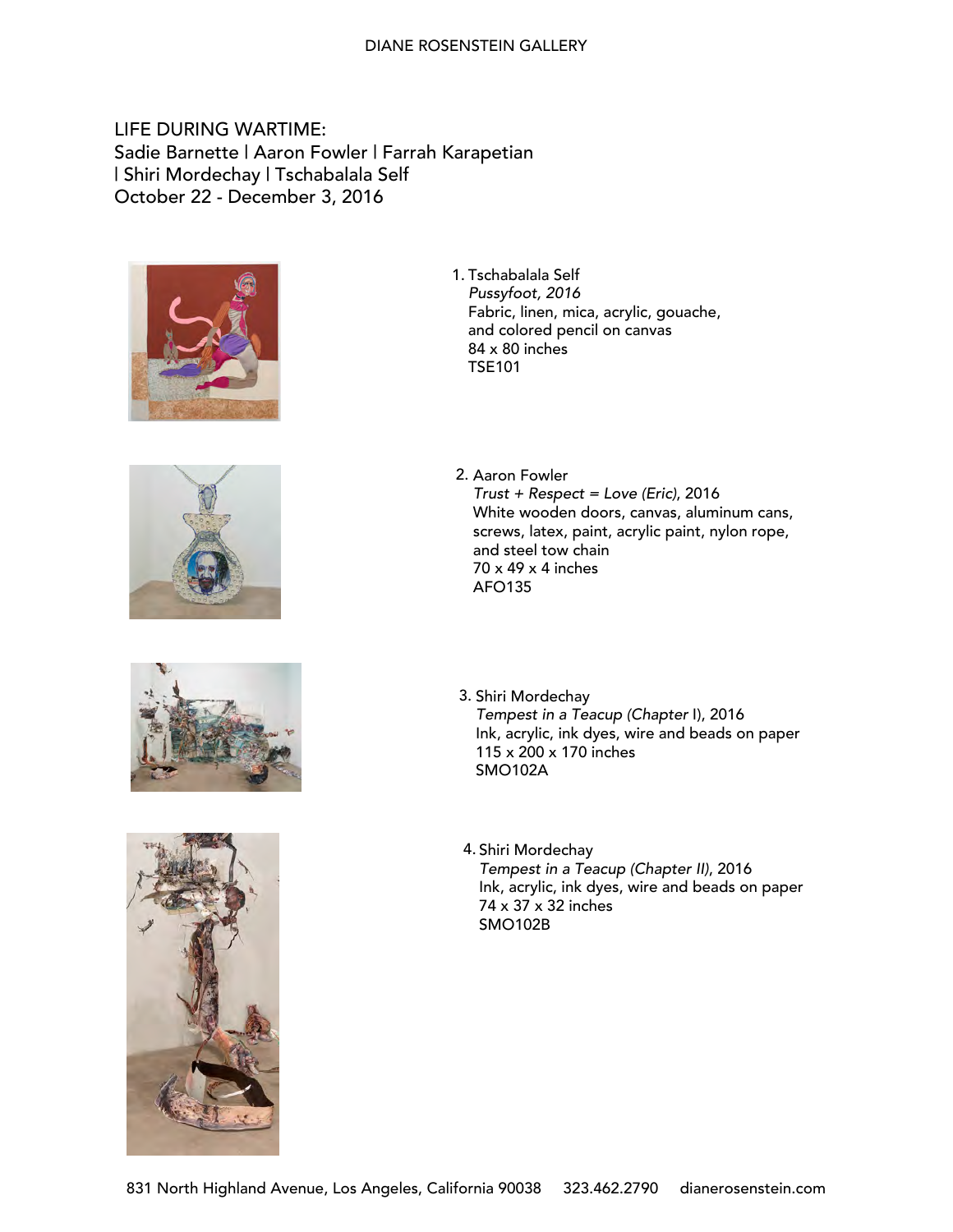









5. Tempest in a Teacup (Chapter III), 2016 Ink, acrylic, ink dyes, wire and beads on paper 100 x 26 x 50 inches SMO102C

6. Shiri Mordechay Tempest in a Teacup (Chapter IV), 2016 Ink, acrylic, ink dyes, wire and beads on paper 90 x 33 x 77 inches SMO102D

- 7. Shiri Mordechay Tempest in a Teacup (Chapter V), 2016 Ink, acrylic, ink dyes, wire and beads on paper 90 x 33 x 77 inches SMO102E
- Shiri Mordechay 8. Tempest in a Teacup (Chapter VI), 2016 Ink, acrylic, ink dyes, wire and beads on paper 75 x 7 inches SMO102F
- 9. Shiri Mordechay Tempest in a Teacup (Chapter VII), 2016 Ink, acrylic, ink dyes, wire and beads on paper 15 x 38 x 12 inches SMO102G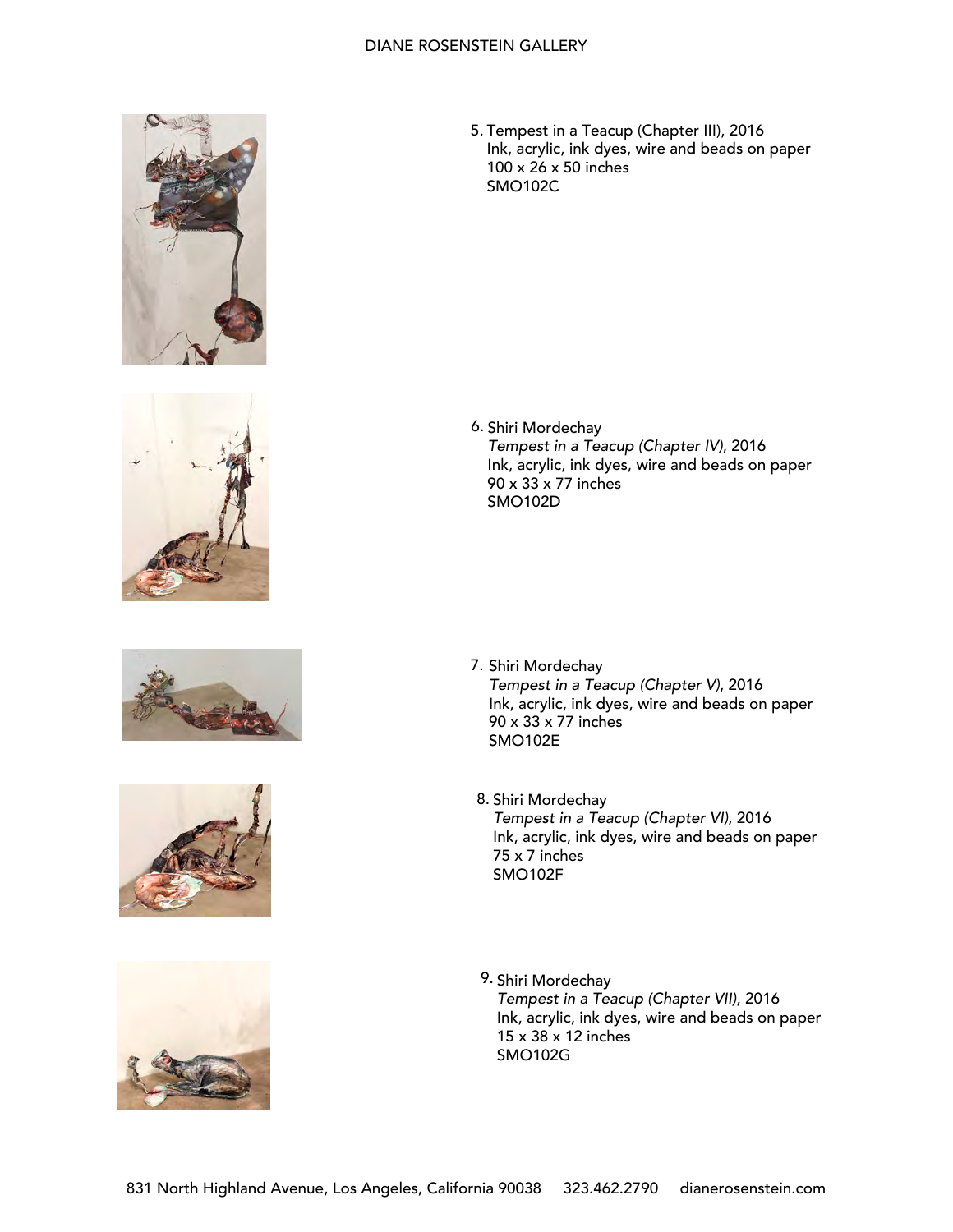









- 10. Shiri Mordechay Tempest in a Teacup (Chapter VIII), 2016 Ink, acrylic, ink dyes, wire and beads on paper 13 x 37 x 12 inches SMO102H
- 11. Shiri Mordechay Tempest in a Teacup (Chapter IX), 2016 Ink, acrylic, ink dyes, wire and beads on paper 88 x 60 inches SMO102I

- 12. Shiri Mordechay Tempest in a Teacup (Chapter IXa), 2016 Ink, acrylic, ink dyes, wire and beads on paper 88 x 60 inches SMO102J
- 13. Shiri Mordechay Tempest in a Teacup (Chapter X), 2016 Ink, acrylic, ink dyes, wire and beads on paper 67 x 40 x 26 inches SMO102K

14. Shiri Mordechay Tempest in a Teacup (Chapter XI), 2016 Ink, acrylic, ink dyes, wire and beads on paper  $12 \times 21 \times 7$  inches SMO102L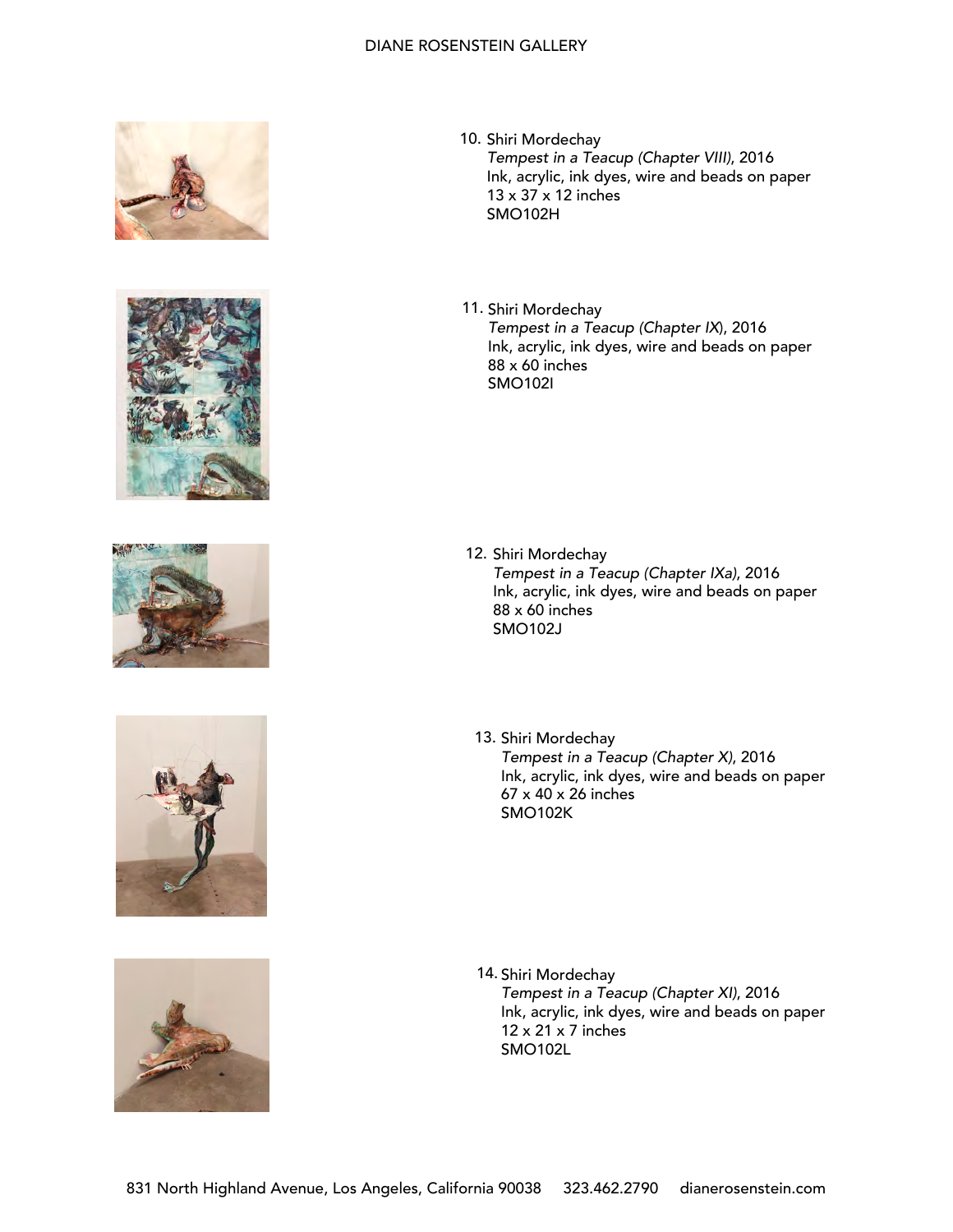









- 15. Shiri Mordechay Tempest in a Teacup (Chapter XII), 2016 Ink, acrylic, ink dyes, wire and beads on paper 60 x 35 x 5 inches SMO102M
- 16. Farrah Karapetian Souvenir (4 of 5), 2009 Photogram from constructed negative derived from a fragment of the Berlin Wall, printed in the colors of the graffiti on the original fragment 15 x 31 inches | Unique FKA132
	- 17. Farrah Karapetian Souvenir (2 of 5), 2009 Photogram from constructed negative derived from a fragment of the Berlin Wall, printed in the colors of the graffiti on the original fragment 15 x 31 inches | Unique FKA133
	- 18. Farrah Karapetian Souvenir (5 of 5), 2009 Photogram from constructed negative derived from a fragment of the Berlin Wall, printed in the colors of the graffiti on the original fragment 15 x 31 inches | Unique FKA134
	- 19. Farrah Karapatian Souvenir (3 of 5), 2009 Photogram from constructed negative derived from a fragment of the Berlin Wall, printed in the colors of the graffiti on the original fragment 15 x 31 inches | Unique FKA135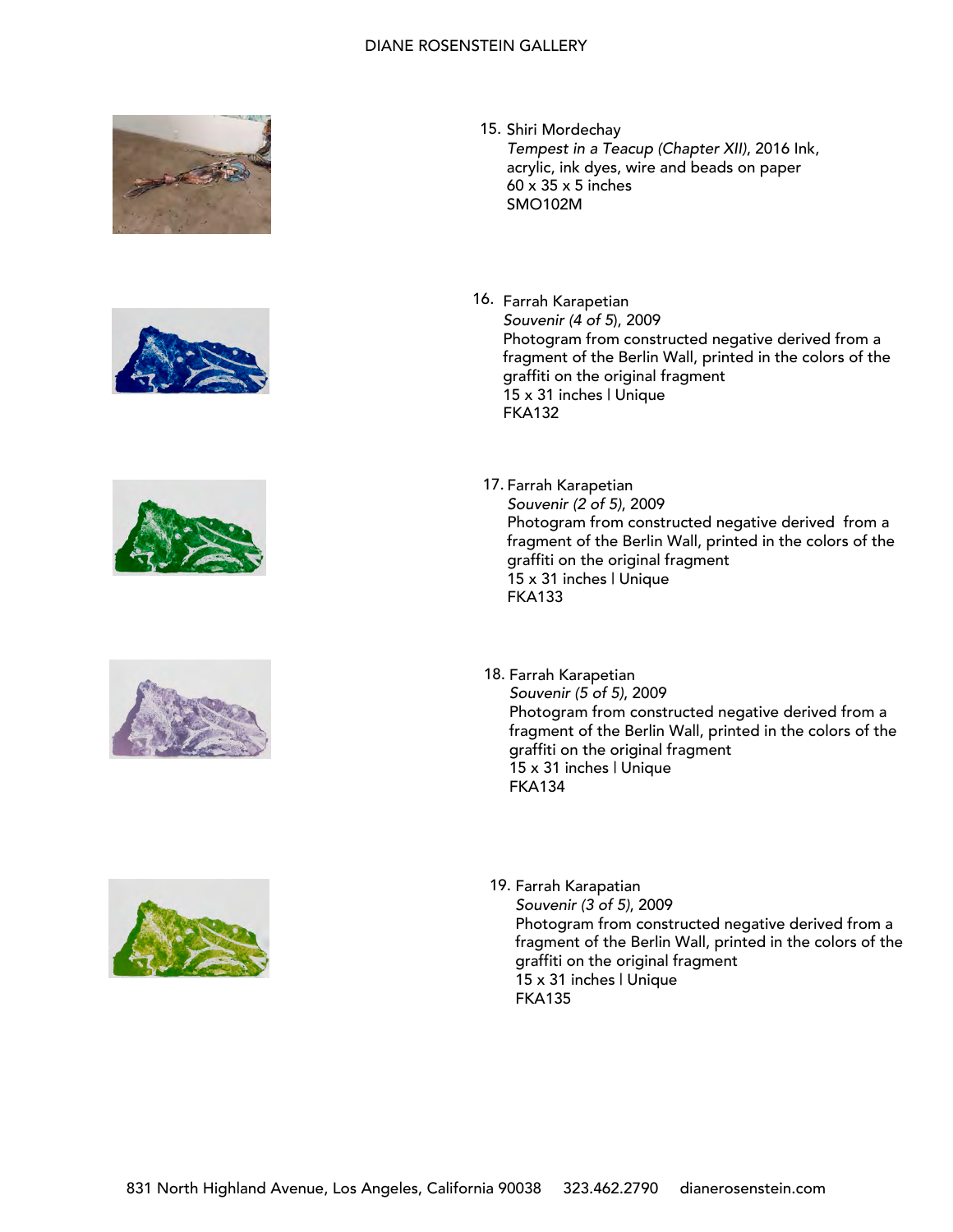









- 20. Farrah Karapatian Souvenir (1 of 5), 2009 Photogram from constructed negative derived from a fragment of the Berlin Wall, printed in the colors of the graffiti on the original fragment 15 x 31 inches | Unique FKA136
- 21. Farrah Karapatian Stowaway, 2009 Unique silver gelatin photogram from constructed negatives and performance six panels, 118 x 240 inches overall FKA137
- 22. Farrah Karapetian Moving Relief, Pacific, 2016 Video from constructed negative 16:20 (duration) | unique FKA138
- 23. Sadie Barnette Untitled (3 Hondas), 2016 Collage and aerosol paint 24 x 18 inches SBA103

24. Sadie Barnette Untitled (Spirals), 2016 Graphite and aerosol paint 22 x 30 inches SBA108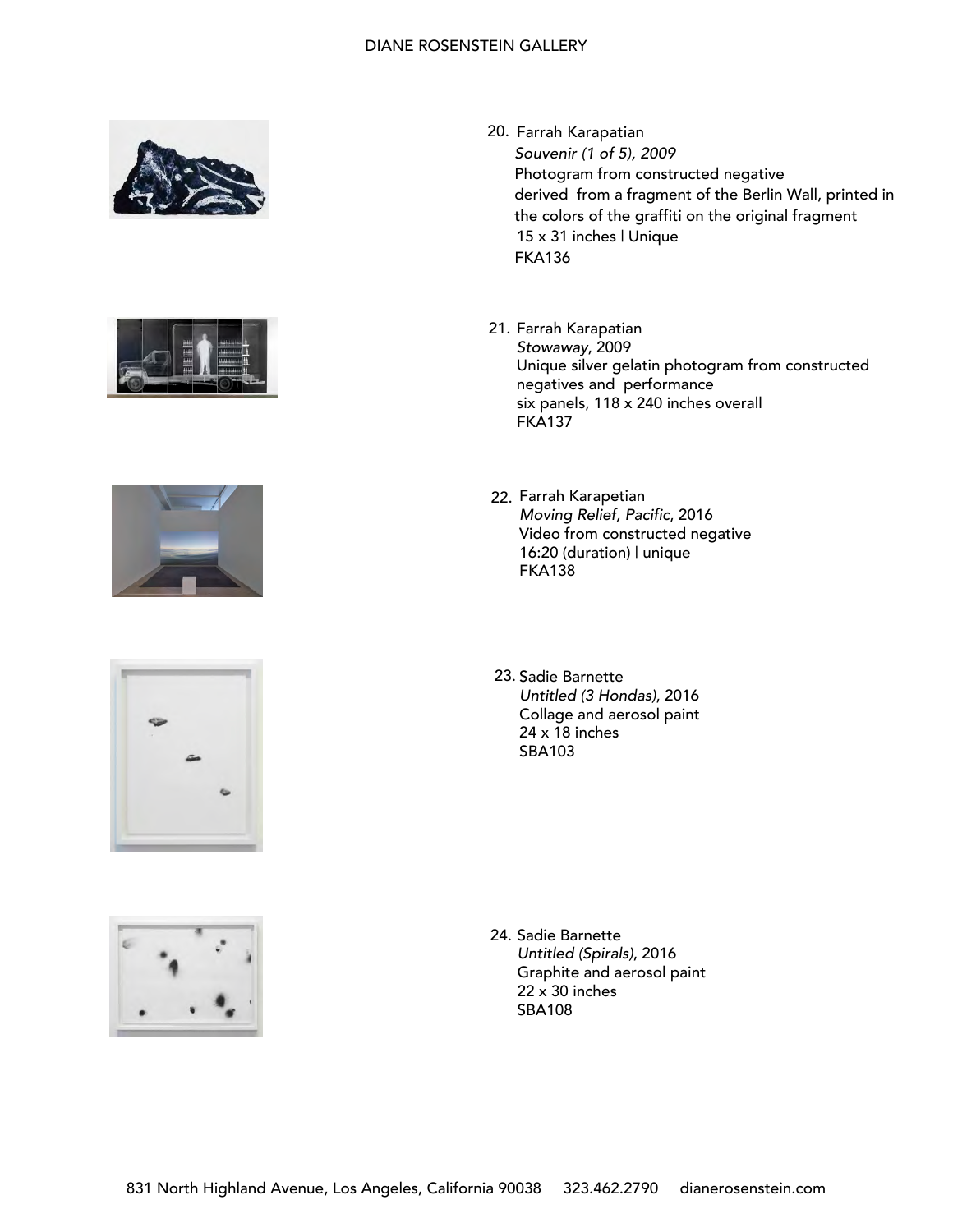









- 25. Sadie Barnette Untitled (Babies 2) , 2016 Collage on holographic vinyl 8 x 10 inches SBA101
- 26. Sadie Barnette Untitled (Drips and Lines 4) , 2011 Graphite and spray paint on paper 24 x 18 inches SBA113

- 27. Sadie Barnette Untitled (Diamond Rings), 2016 Collage and aerosol paint 22 x 30 inches SBA107
- 28. Sadie Barnette Untitled (Three Men) , 2016 Collage and spray paint on glitter paper 34 1/2 x 24 1/2 inches SBA111
- 29. Sadie Barnette Untitled (From Here), 2016 Graphite and aerosol paint  $18 \times 24$  inches SBA105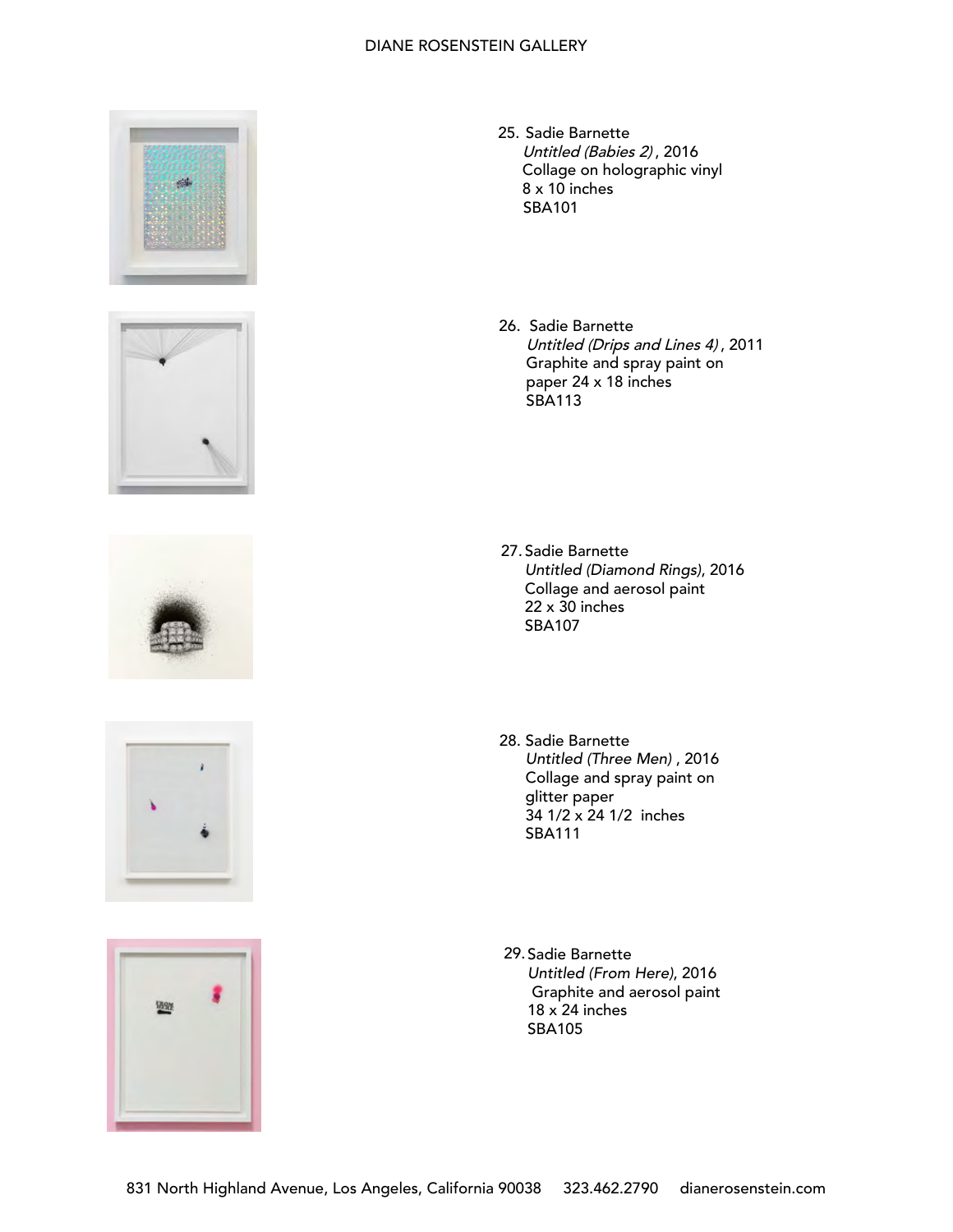









- 30. Sadie Barnette Untitled (Boy and Father), 2016 Collage and aerosol paint 9 x 12 inches SBA102
- 31. Sadie Barnette Untitled (Coogi Sweater Pink and Black), 2016 Collage and aerosol paint  $22 \times 30$  inches SBA109

32. Sadie Barnette Untitled (4 Cars Blue), 2016 Collage and aerosol paint 24 x 18 inches SBA104

- 33. Sadie Barnette Untitled (Oakland Jacket), 2016 Collage and aerosol paint on holographic paper  $12 \times 12$  inches SBA106
- Sadie Barnette 34.Untitled (Dad on Black Dot), 2016 Collage on paper 34 1/2 x 24 1/2 inches SBA110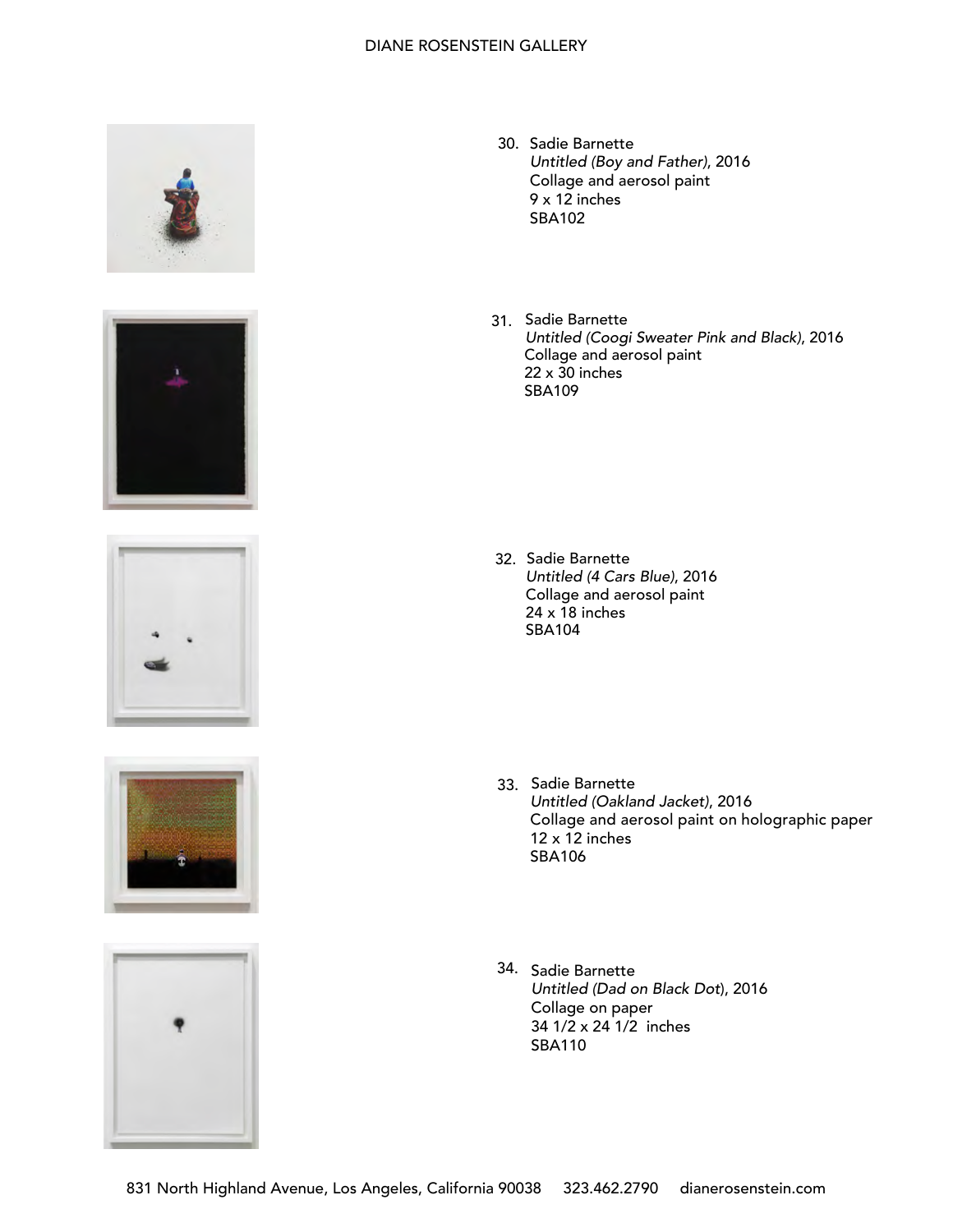









- 35. Sadie Barnette Untitled (Drips and Lines 3), 2016 Graphite and spraypaint on paper 12 x 9 inches SBA112
- 36. Sadie Barnette Untitled (Rainbow Girl), 2016 Collage  $10 \times 8$  inches SBA 100

37. Sadie Barnette Untitled (Glitter Speaker), 2016 Found speaker, urethane, jumbo rainbow flake 23 x 12 x 7 3/4 inches SBA 131

- 38. Sadie Barnette Untitled (Nails), 2016 20 x 24 inches C-print SBA114
- 39. Sadie Barnette Untitled (Hands), 2011 Collage 9 x 12 inches SBA 115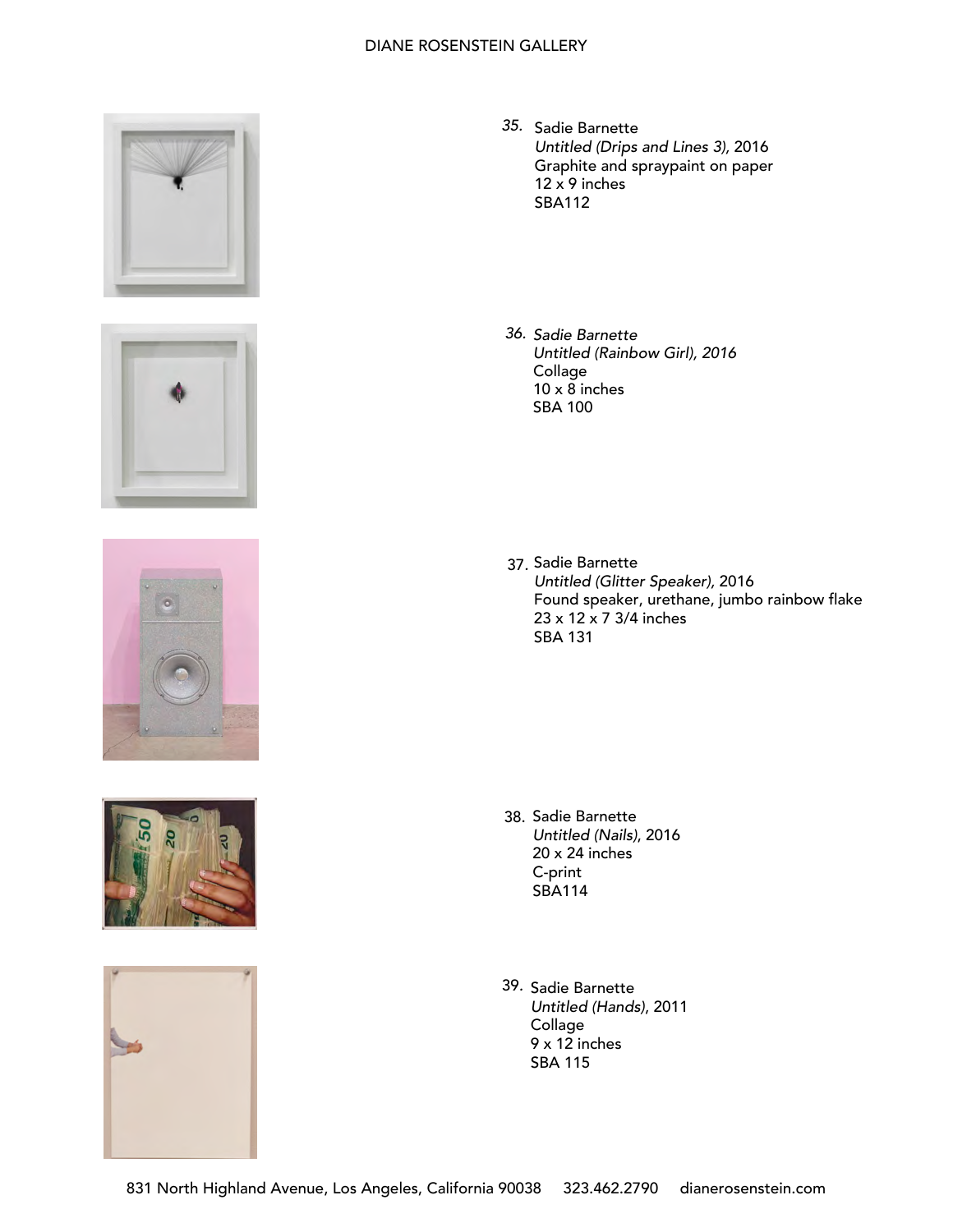









- 40. Sadie Barnette *Untitled (Drips and lines)*, 2011 Graphite  $12 \times 9$  inches SBA116
- 41. Sadie Barnette *Untitled (Space Money)*, 2016 Collage  $12 \times 8$  inches SBA117
- 42. Sadie Barnette Untitled (Graphite Circle), 2011 Aerosol paint and graphite 12 x 9 inches SBA118
- 43. Sadie Barnette *Untitled (Space Paint)*, 2016 Collage 11 x 8 1/2 inches SBA119
- 44. Sadie Barnette Untitled (Space Lines), 2016 Collage and graphite  $12 \times 9$  inches SBA120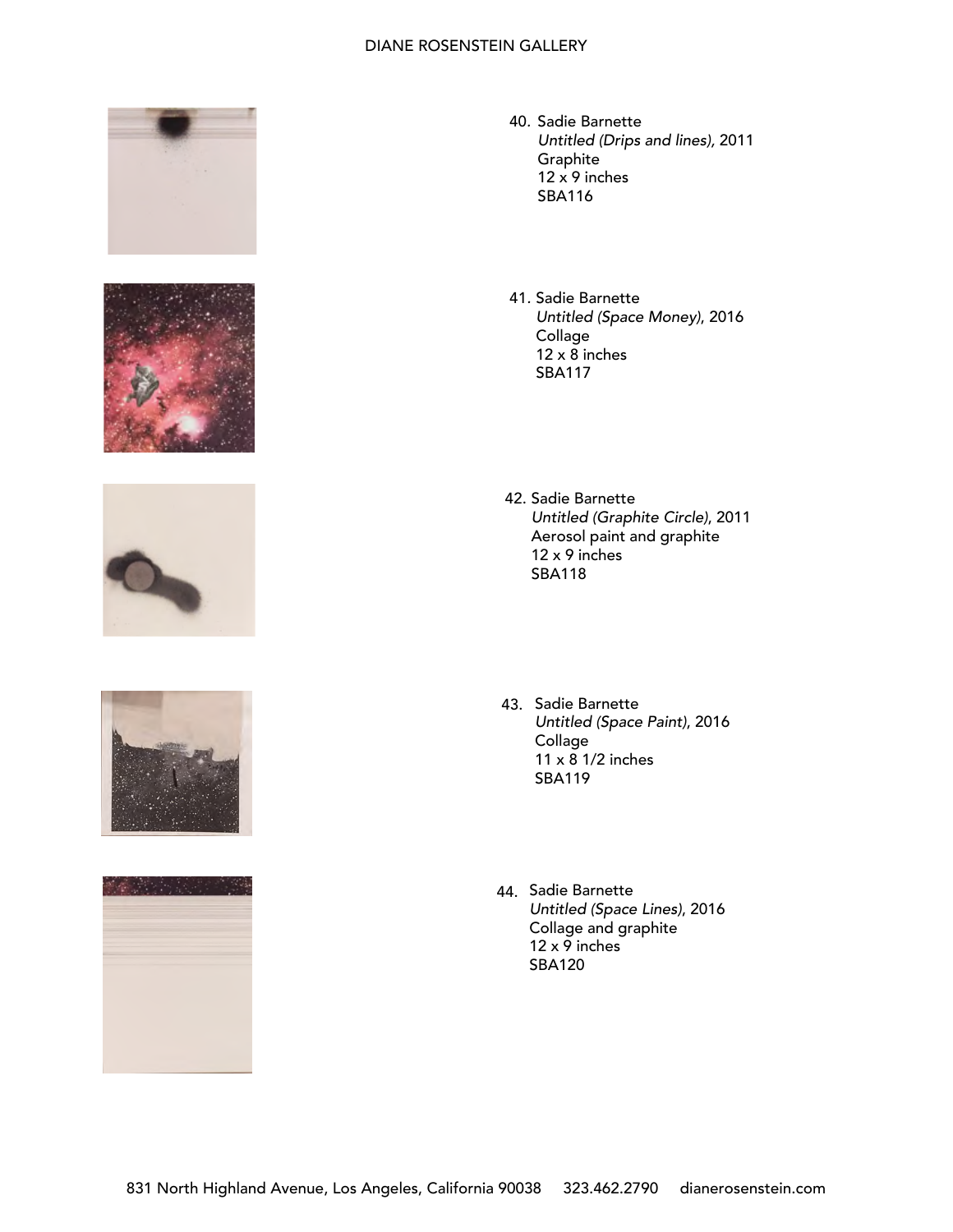









- 45. Sadie Barnette Untitled (Night Rose), 2016 C-print 8 x 10 inches Edition 5 SBA121
- 46. Sadie Barnette Untitled (Drips and Lines 2), 2011 Graphite and aerosol paint  $12 \times 9$  inches SBA122
- 47. Sadie Barnette *Untitled (Ten,* D*ime)*, 2016 Graphite  $12 \times 9$  inches SBA123
- 48. Sadie Barnette *Untitled (20s, 50s, 100's)*, 2016 **Graphite**  $12 \times 9$  inches SBA124

49. Sadie Barnette Untitled (Snapshots), 2016 Xerox 12 x 9 inches SBA125